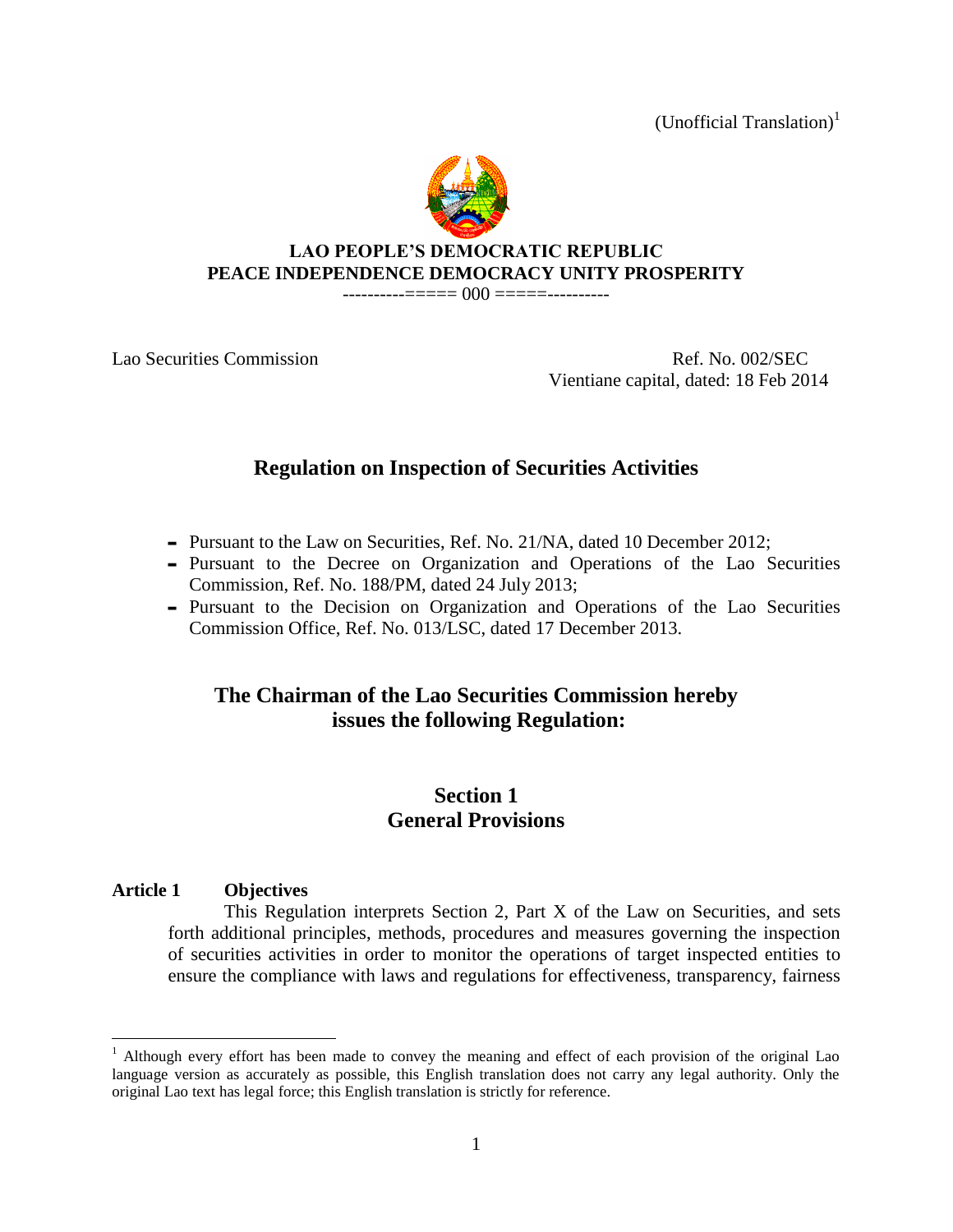and stability of operations of securities activities, and to protect legitimate rights and interests of investors.

## **Article 2 Scope of Application**

This Regulation is applicable to the Lao Securities Commission Office and target inspected entities, consisting of issuing companies, listed companies, securities intermediaries, Securities Exchange, persons and juristic persons and concerned parties.

#### **Article 3 Inspection Principles**

The inspection of securities activities shall follow the following principles:

- 1. Strict compliance with laws and regulations;
- 2. Equality, objectivity and transparency;
- 3. Assurance of accuracy, fairness and timeliness ;
- 4. Involvement of concerned parties;
- 5. Non-obstruction of regular operations of entities to be inspected;
- 6. Confidentiality.

## **Article 4 Rights and Obligations of Contributed Parties to Inspection**

Issuing companies, listed companies, securities intermediaries, securities professionals, securities exchange, law firms, mass media, investors, persons, juristic persons and concerned parties have the rights and obligations to contribute to the inspection of securities activities by participating, facilitating, reporting, providing information and evidence in a timely manner, including cooperating for successful implementation of notifications on results of inspections.

#### **Article 5 Form of Inspection**

There are two forms of inspection, namely offsite inspection and onsite inspection.

## **Section 2 Offsite Inspection**

#### **Article 6 Offsite Inspection**

Offsite inspection is a periodic inspection of information and documents provided by target inspected entities to or following the request from the Lao Securities Commission Office in the form of hard copy or via electronic means in order for the Lao Securities Commission Office to analyse, assess risks and inspect the implementation of laws and regulations related securities operations of target inspected entities.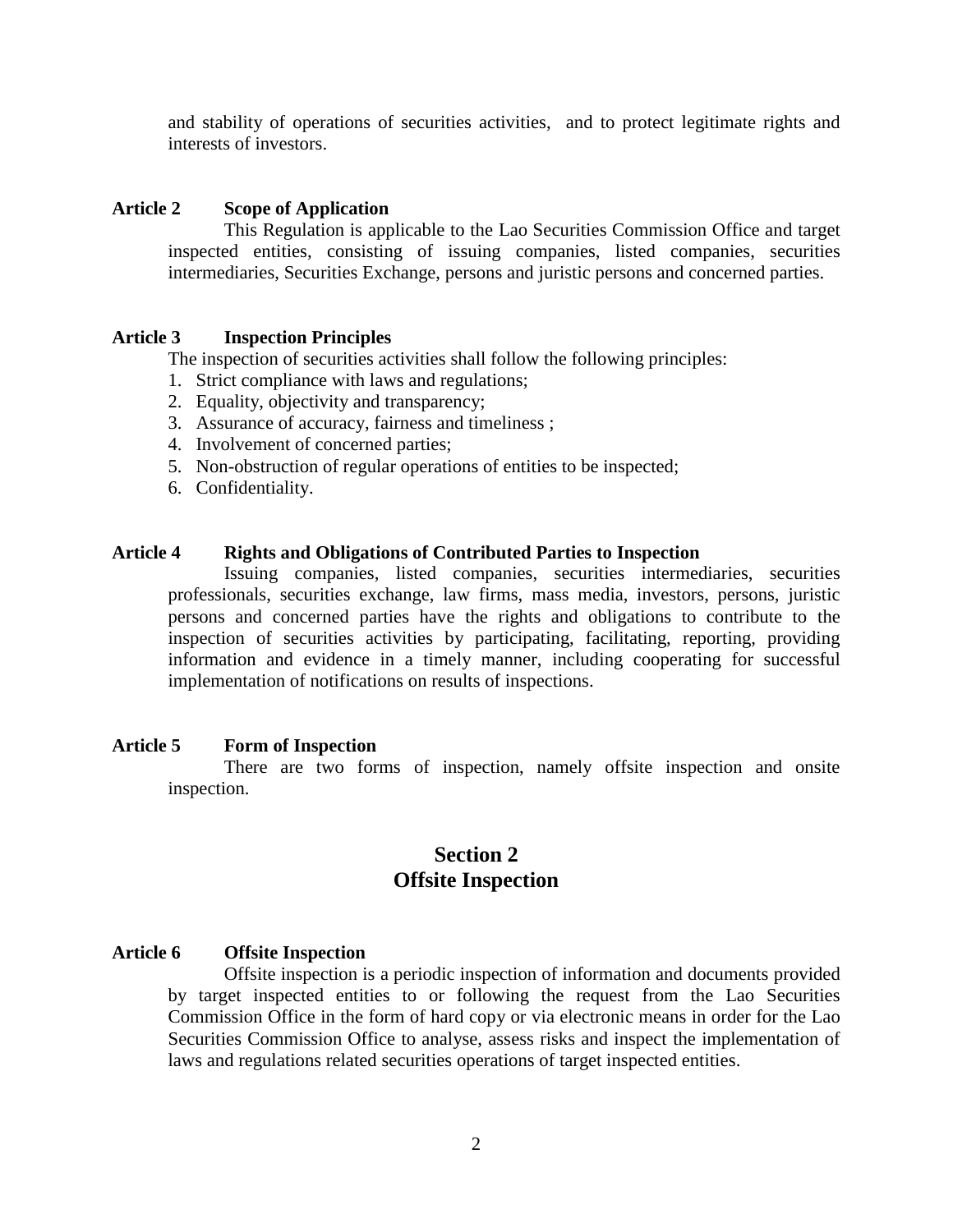## **Article 7 Offsite Inspection Staff**

Offsite inspection staff is staff of the Lao Securities Commission Office, mandated to study and analyse information and documents as defined in Article 6 of this Regulation.

#### **Article 8 Rights and Duties of Offsite Inspection Staff**

Offsite inspection staff has the following rights and duties:

- 1. Collect and compile information and documents related inspection scope;
- 2. Research and analyse information and documents collected and report to the Secretary-General of the Lao Securities Commission Office;
- 3. Request for information and documents related inspection scope from target inspected entities;
- 4. Fulfill other rights and duties as assigned by the Secretary-General of the Lao Securities Commission Office.

## **Article 9 Offsite Inspection Scope**

Scope of offsite inspection is based on each target inspected entity, which varies from entity to entity as defined in Articles 10, 11, 12, 13, 14, 15 and 16 of this Regulation.

#### **Article 10 Offsite Inspection Scope of Issuing Companies or Listed Companies**

Offsite inspection scope of issuing companies or listed companies consists of:

- 1. Periodic reports;
- 2. Urgent reports of issuing companies or listed companies;
- 3. Financial Statements;
- 4. Periodic business plan;
- 5. Use of proceeds from securities issuance;
- 6. Other documents deemed necessary as defined by the Lao Securities Commission Office.

#### **Article 11 Offsite Inspection Scope of Securities Companies**

Offsite inspection scope of securities companies consists of:

- 1. Periodic reports;
- 2. Urgent reports of securities companies;
- 3. Financial Statements;
- 4. Periodic business plan;
- 5. Other documents deemed necessary as defined by the Lao Securities Commission Office.

#### **Article 12 Offsite Inspection Scope of Representative Offices of Securities Companies**

Offsite inspection scope of representative offices of securities companies consists of: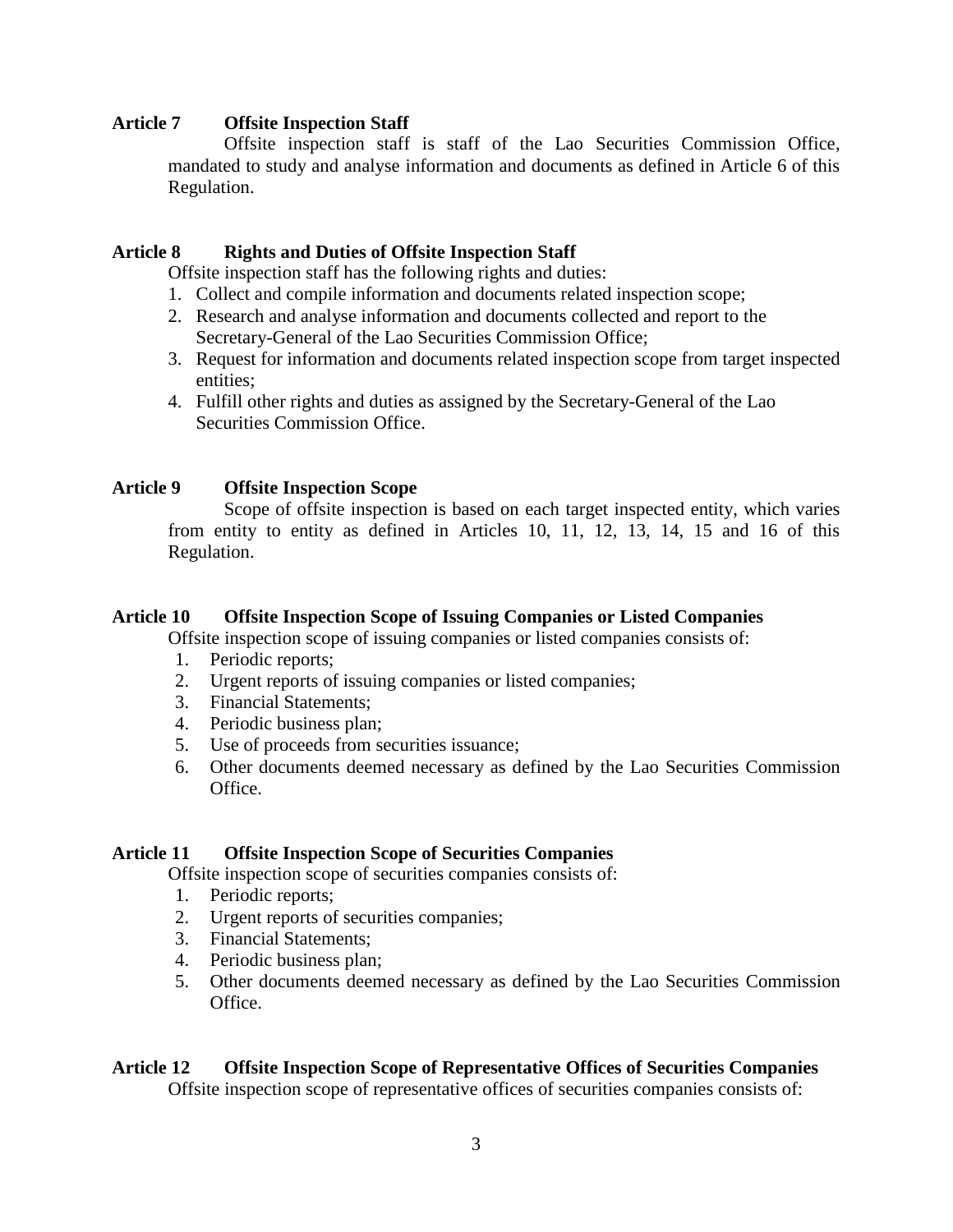- 1. Semi-annual and annual reports on business operations;
- 2. Other documents deemed necessary as defined by the Lao Securities Commission Office.

### **Article 13 Offsite Inspection Scope of Asset Management Companies**

Offsite inspection scope of asset management companies consists of:

- 1. Periodic reports;
- 2. Urgent reports of asset management companies;
- 3. Financial Statements;
- 4. Other documents deemed necessary as defined by the Lao Securities Commission Office.

#### **Article 14 Offsite Inspection Scope of Custodian Banks**

Offsite inspection scope of custodian banks consists of:

- 1. Periodic reports;
- 2. Urgent reports of custodian banks;
- 3. Financial Statements;
- 4. Other documents deemed necessary as defined by the Lao Securities Commission Office.

### **Article 15 Offsite Inspection Scope of Audit Firms and Auditors**

Offsite inspection scope of audit firms and auditors consists of:

- 1. Periodic reports;
- 2. Urgent reports of audit firms and auditors;
- 3. Financial Statements;
- 4. Other documents deemed necessary as defined by the Lao Securities Commission Office.

#### **Article 16 Offsite Inspection Scope of Securities Exchange**

Offsite Inspection scope of Securities Exchange consists of:

- 1. Periodic reports;
- 2. Urgent reports of Securities Exchange;
- 3. Financial Statements;
- 4. Periodic business plan;
- 5. Other documents deemed necessary as defined by the Lao Securities Commission Office.

#### **Article 17 Offsite Inspection Process**

The process of offsite inspection is as follows: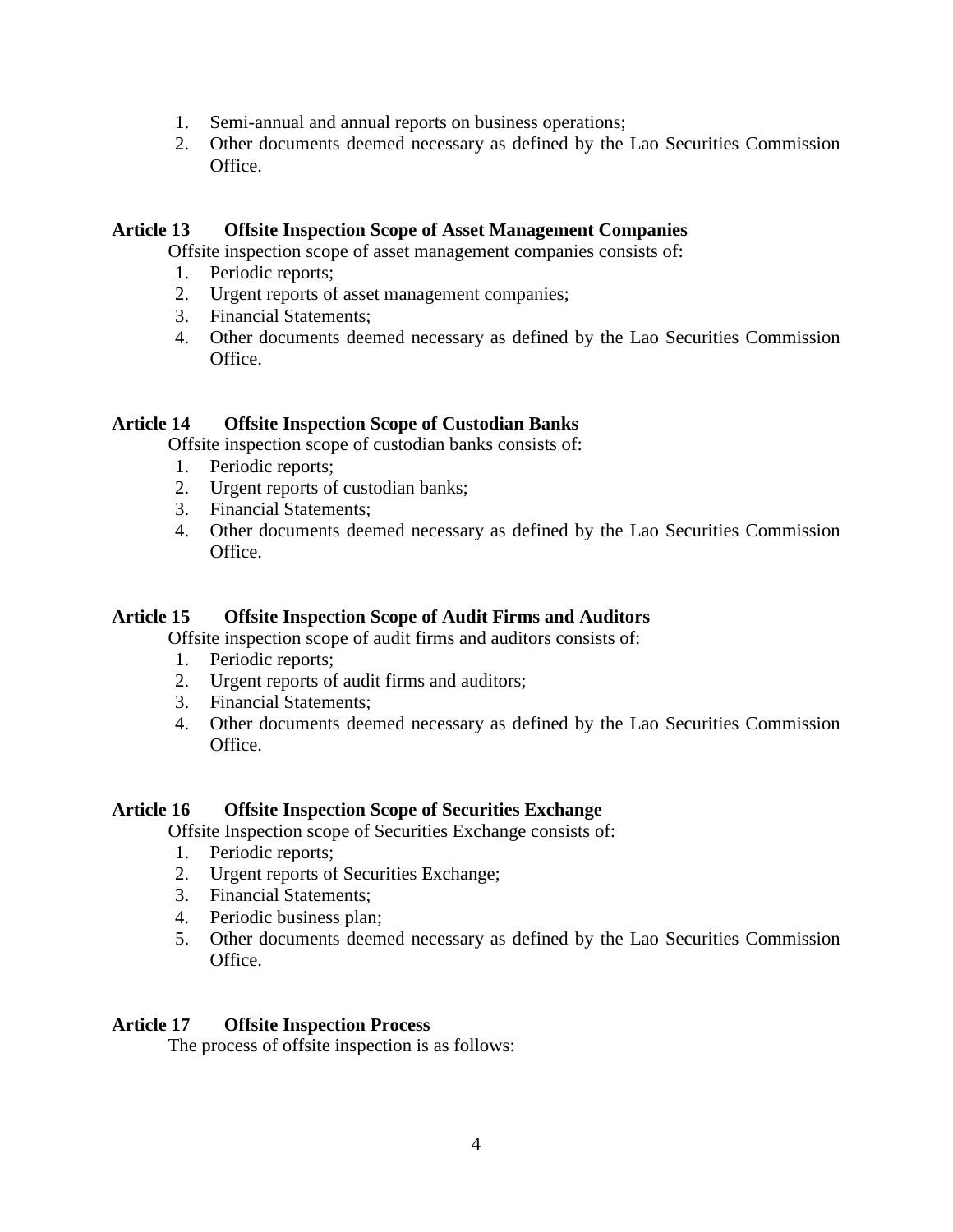- 1. To summarise information and documents provided by target inspected entities to the Lao Securities Commission Office in the form of hard copy or via electronic means, and to request for additional information where deemed necessary;
- 2. To conduct risk analysis and assessment based on received information and evidence;
- 3. To summarise results of offsite inspection;
- 4. To report on offsite inspection.

## **Article 18 Risk Analysis and Assessment**

The conduct of risk analysis and assessment shall focus on the following scope:

- 1. Overall operations of target inspected entities;
- 2. Financial statements analyses of target inspected entities;
- 3. Risk assessment of target inspected entities.

## **Article 19 Summary of Offsite Inspection**

The summary of offsite inspection results shall follow procedures and have contents as follows:

- 1. To produce a summary report on offsite inspection results by assessing the contents defined in Article 18 of this Regulation;
- 2. The chief of the concerned division of the Lao Securities Commission Office shall sign a summary report on offsite inspection results.

A summary report on offsite inspection results shall be completed within 15 days from the receipt of correct and complete documents.

#### **Article 20 Reporting on Offsite Inspection Results**

After signing of a report on offsite inspection results by the chief of the concerned division of the Lao Securities Commission Office, such a report shall be sent to the Secretary-General of the Lao Securities Commission Office immediately.

In case where the results of offsite inspection require the target inspected entity to resolve some issues stated in the report, the Secretary-General of the Lao Securities Commission Office shall notify the target inspected entity to address the issues accordingly.

In case where the results of offsite inspection show that the target inspected entity has violated laws and regulations and there is a need to undertake investigation, the Secretary-General of the Lao Securities Commission Office shall notify the concerned division to act according to procedures stipulated in applicable laws and regulations.

#### **Article 21 Resolving Issues on Results of Offsite Inspection**

After the target inspected entity has been notified on the offsite inspection results, it shall establish a plan to address each issue raised in the Notification together with a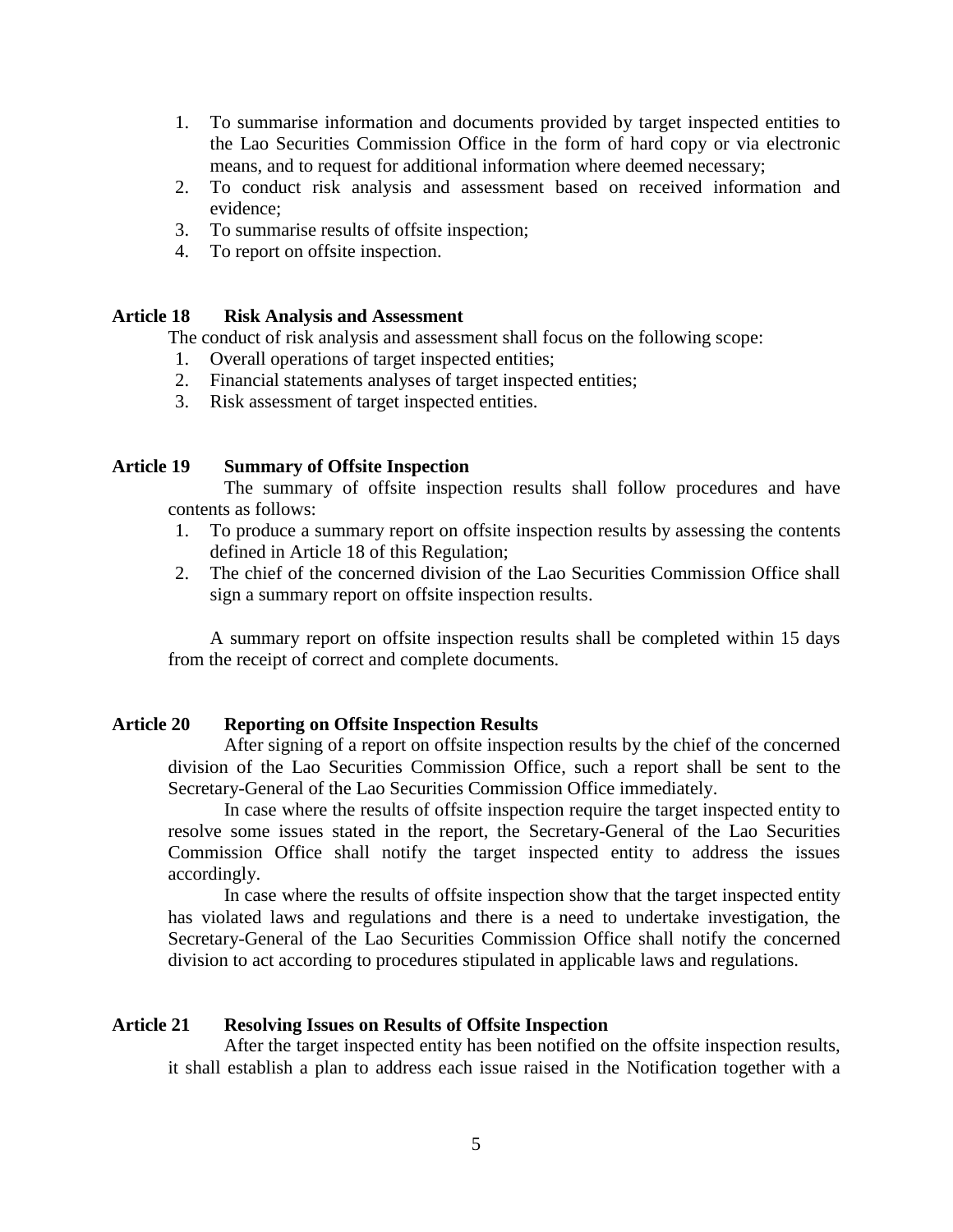detailed timeframe for implementation, and inform the Lao Securities Commission Office within 10 working days from the receipt of the Notification.

## **Section 3 Onsite Inspection**

## **Article 22 Onsite Inspection**

Onsite inspection is compilation of information and documents at premises of target inspected entities, including interview, discussion or consultation.

Onsite inspection consists of 3 forms as defined in Article 157 of the Law on Securities.

#### **Article 23 Rights and Duties of Onsite Inspection Team**

Apart from having rights and duties as defined in Article 159 of the Law on Securities, the onsite inspection team shall have additional rights and duties as follows:

- 1. To develop plan, assign responsibilities within its team members and conduct the inspection according to objectives, targets, scope and timeframe of inspection;
- 2. To coordinate with organizations, persons, juristic persons to obtain information and documents related inspection scope;
- 3. To discuss and interview staff of target inspected entities and record voice during the discussion;
- 4. To draft reports on daily inspection signed by the inspection team and person assigned by target inspected entity;
- 5. To report on progress of results of inspection;
- 6. To develop a report on inspection results to report to the Secretary-General of the Lao Securities Commission Office.

## **Article 24 Onsite Inspection Scope**

Scope of onsite inspection is based on each target inspected entity, which varies from entity to entity as defined in Articles 25, 26 and 27 of this Regulation.

## **Article 25 Onsite Inspection Scope of Issuing Companies or Listed Companies**

Scope of onsite inspection of issuing companies or listed companies consists of:

- 1. Business takeover;
- 2. Acquisition and disposition of assets;
- 3. Related parties transaction;
- 4. Share repurchase and sale of shares buybacks;
- 5. Fulfillment of rights and duties of board of directors, internal inspection committee, executives, internal control system according to corporate governance principles;
- 6. Implementation of disclosure regulations;
- 7. Accounting and audit;
- 8. Organisation of shareholders' meetings and board of directors' meetings;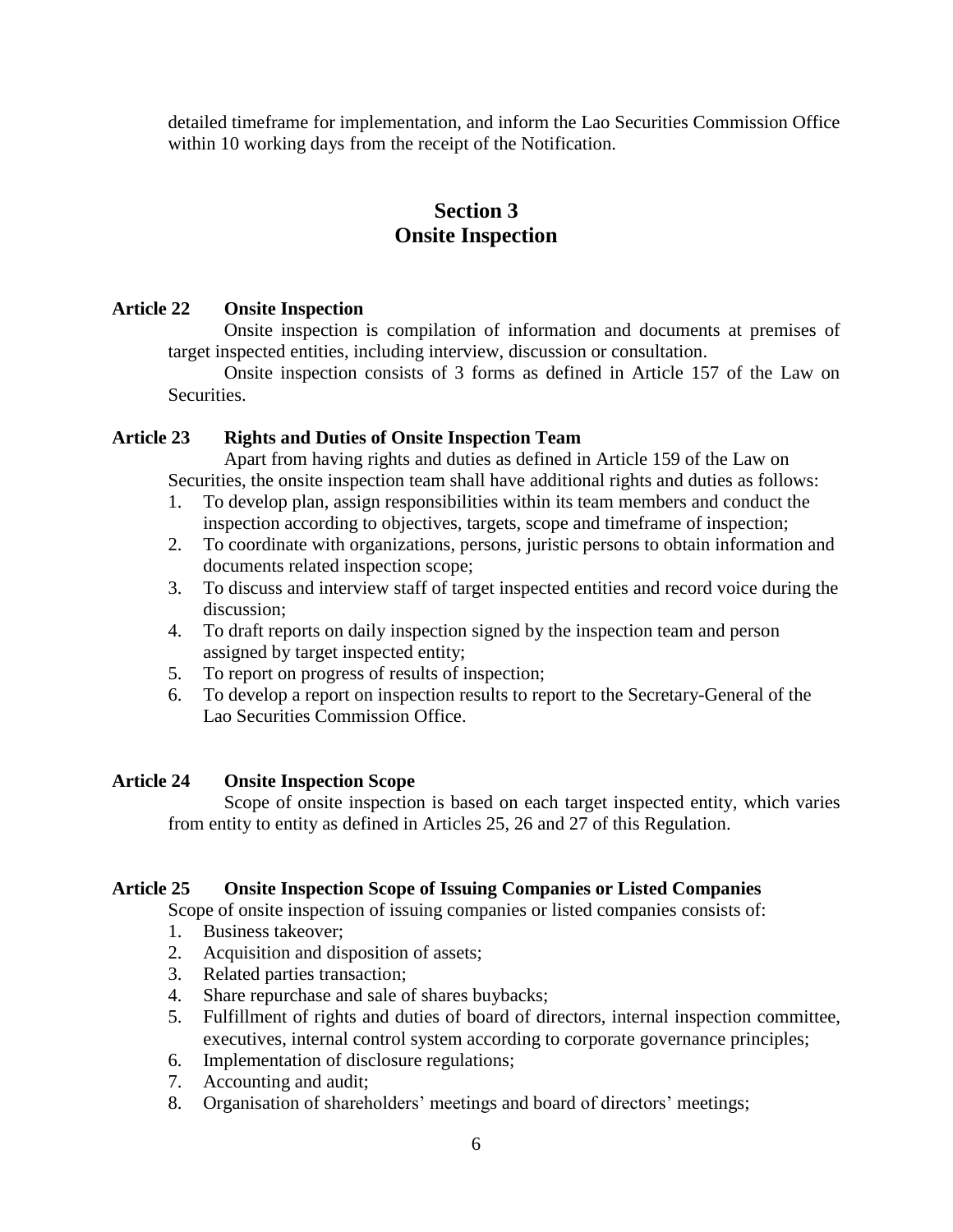- 9. Implementation of dividend distribution;
- 10. Other issues found from offsite inspection or reliable information sources;
- 11. Compliance with laws and regulations related securities;
- 12. Other contents deemed necessary as defined by the Lao Securities Commission Office.

#### **Article 26 Onsite Inspection Scope of Securities Companies**

Scope of onsite inspection of securities companies consists of:

- 1. Organisation structure of securities company;
- 2. Internal control system;
- 3. Implementation of business plan;
- 4. Risk management system;
- 5. Development of plan to cope with business emergency matters;
- 6. Maintenance of financial liquidity and capital adequacy;
- 7. Securities operations in the form of financial advisory related securities;
- 8. Securities operations in the form of securities brokerage;
- 9. Securities operations in the form of underwriter;
- 10. Company's investment in securities;
- 11. Settlement of complaints and disputes of clients;
- 12. Issues found from offsite inspection or reliable information sources;
- 13. Compliance with securities related laws and regulations;
- 14. Other contents deemed necessary as defined by the Lao Securities Commission Office.

#### **Article 27 Onsite Inspection Scope of Securities Exchange**

Scope of onsite inspection of Securities Exchange consists of:

- 1. Organisation structure of Securities Exchange;
- 2. Internal control system;
- 3. Implementation of business plan;
- 4. Risk management system;
- 5. Development of plan to cope with business emergency matters;
- 6. Management of members;
- 7. Provision of securities registration services;
- 8. Compliance with reporting and information disclosure requirements;
- 9. Management of securities trading system;
- 10. Surveillance of securities trading to detect unfair trading;
- 11. Securities depository, clearing and settlement and delivery versus payment services;
- 12. Management of IT system and security system;
- 13. Management of Risk Protection Fund;
- 14. Issues found from offsite inspection or reliable information sources;
- 15. Compliance with laws and regulations related securities;
- 16. Other contents deemed necessary as defined by the Lao Securities Commission Office.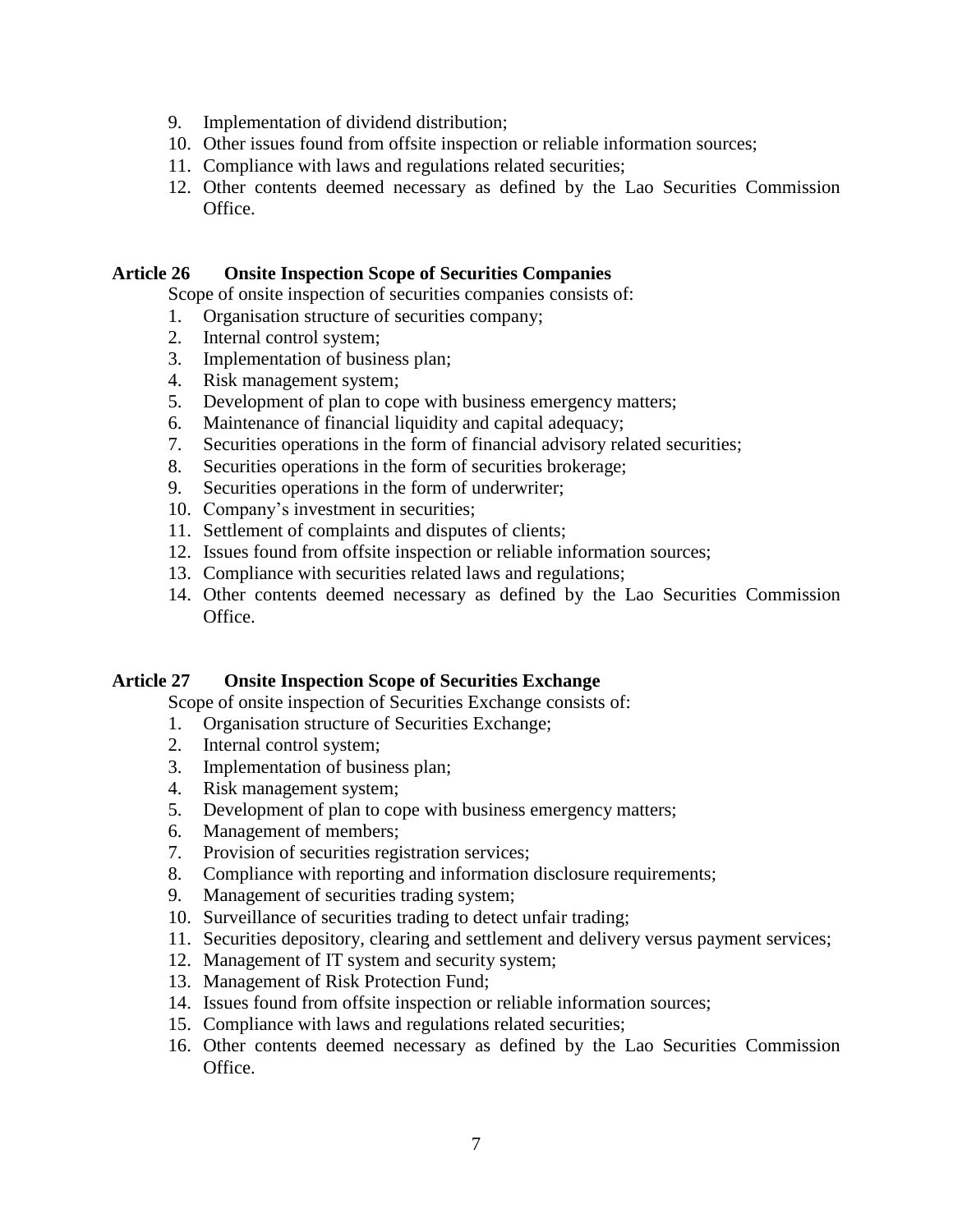### **Article 28 References for Onsite Inspection Decision**

References for onsite inspection Decision are as follows:

- 1. Onsite inspection plan of the Lao Securities Commission Office;
- 2. Instruction, Notification or Decision of the Lao Securities Commission Chairman;
- 3. Proposal of investors or stakeholders or other persons;
- 4. Discovery of suspicious behavior that may violate or behavior that violates laws and regulations.

#### **Article 29 Process of Onsite Inspection**

The onsite inspection shall follow the process as follows:

- 1. Issue Decision on appointment of onsite inspection team;
- 2. Prepare for onsite inspection;
- 3. Conduct onsite inspection;
- 4. Summarise onsite inspection results;
- 5. Report on onsite inspection results.

#### **Article 30 Issuance of Decision on Appointment of Onsite Inspection Team**

The Secretary-General of the Lao Securities Commission Office shall issue a Decision on appointment of onsite inspection team, consisting of staff from the concerned divisions of the Lao Securities Commission Office and representatives from other concerned parties where deemed necessary.

Contents of the Decision shall consist of references, objectives, target inspected entities, scope, contents and timeframe for onsite inspection.

#### **Article 31 Preparation of Onsite Inspection**

The preparation prior to conducting onsite inspection has the procedures as follows:

- 1. To prepare legislations, documents and develop inspection plan in line with objectives and scope of inspection as well as develop a detailed working schedule;
- 2. To prepare budget, vehicles and necessary equipment;
- 3. To brief the onsite inspection team on objectives, targets, contents of inspection and the team leader shall segregate duties among its team members.

#### **Article 32 Conduct of Onsite Inspection**

The conduct of onsite inspection has procedure as follows:

- 1. To communicate the Decision on and plan of onsite inspection to the target inspected entity at least 5 working days prior to inspection, except for the case of urgent onsite inspection;
- 2. To meet with the management of the target inspected entity;
- 3. To work with concerned divisions of the target inspected entity;
- 4. To produce daily report on inspection;
- 5. To organize meetings among onsite inspection team when deemed necessary;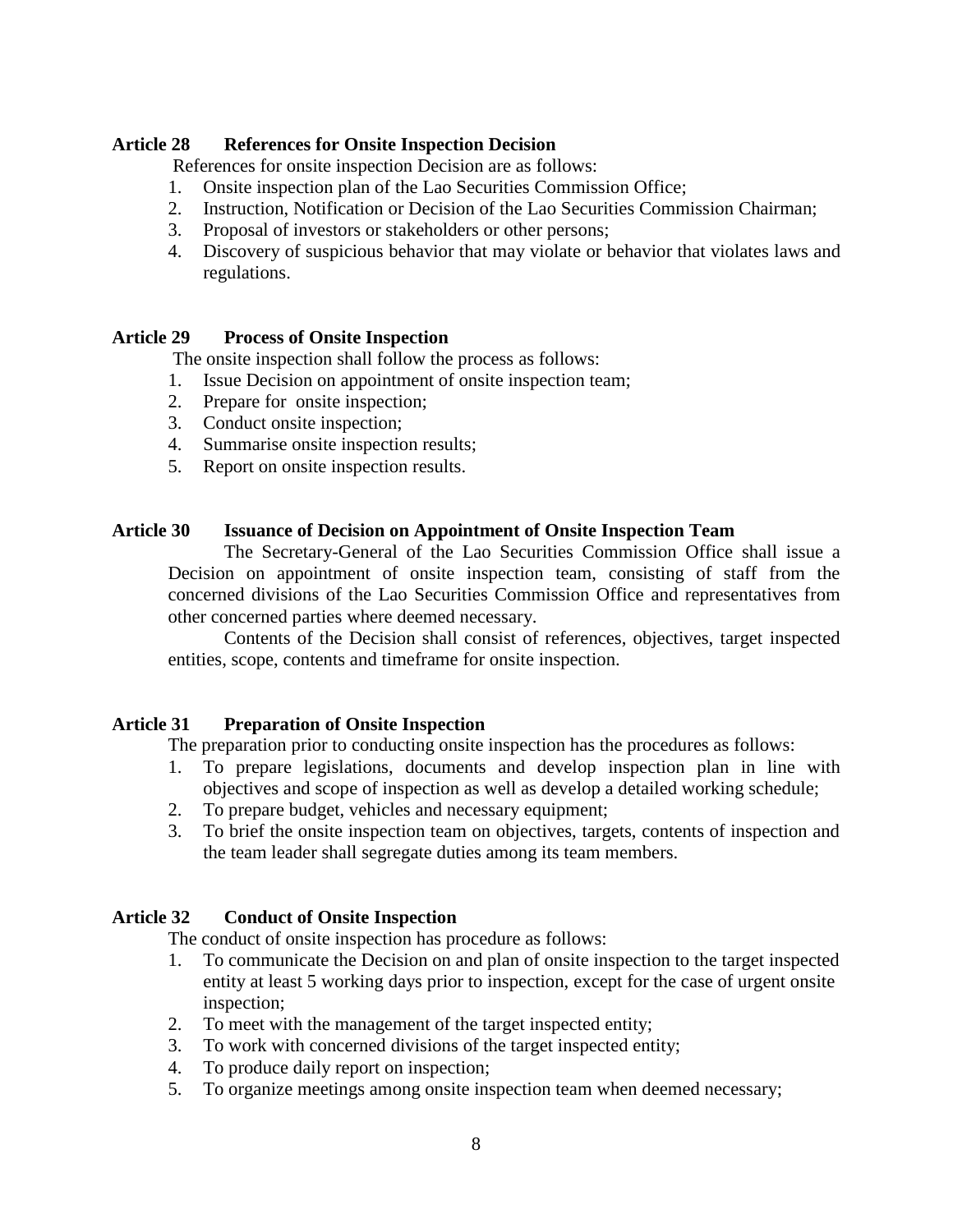6. To summarise and report on results of onsite inspection.

#### **Article 33 Summary of Onsite Inspection**

The summary of onsite inspection results shall follow processes and have contents as follows:

- 1. To draft a summary report on onsite inspection based on assessment of each content of inspection, including recommendations on measures and methods to address concerned issues according to laws and regulations within 15 days from the date of completion of onsite inspection;
- 2. The onsite inspection team shall send the summary report to the target inspected entity for comments within 5 days from the date the inspected entity receives the summary;
- 3. The onsite inspection team and target inspected entity shall organize a meeting to finalize, comment and confirm the summary report within 5 days from the date the target inspected entity completes the comment on the summary report;
- 4. The head of onsite inspection team and executive of the target inspected entity shall sign the summary report on onsite inspection within 5 days from the completion of the meeting with the target inspected entity.

The summary report on onsite inspection shall be completed within 30 days from the completion of onsite inspection.

#### **Article 34 Reporting on Onsite Inspection Results**

After singing of onsite inspection report by the onsite inspection team and executive of the target inspected entity, the report shall be sent to the Secretary-General of the Lao Securities Commission Office immediately together with documents, information, records and evidence obtained from onsite inspection.

#### **Article 35 Timeframe for Onsite Inspection**

A periodic onsite inspection shall be completed within 30 days from the issuance of Decision on appointment of onsite inspection team. In case where the inspection cannot be completed within the given timeframe, the time may be extended according to the approval of the Secretary-General of the Lao Securities Commission Office. As to the timeframe for onsite inspection based on prior notification and urgent onsite inspection, they shall be considered on a case by case basis.

#### **Article 36 Consideration of Onsite Inspection Results**

The Secretary-General of the Lao Securities Commission Office shall consider the results of onsite inspection within 30 days from the receipt of the summary report. After that, the Lao Securities Commission Office shall issue a Notification on results of onsite inspection, comprising recommendations to address concerned issues to target inspected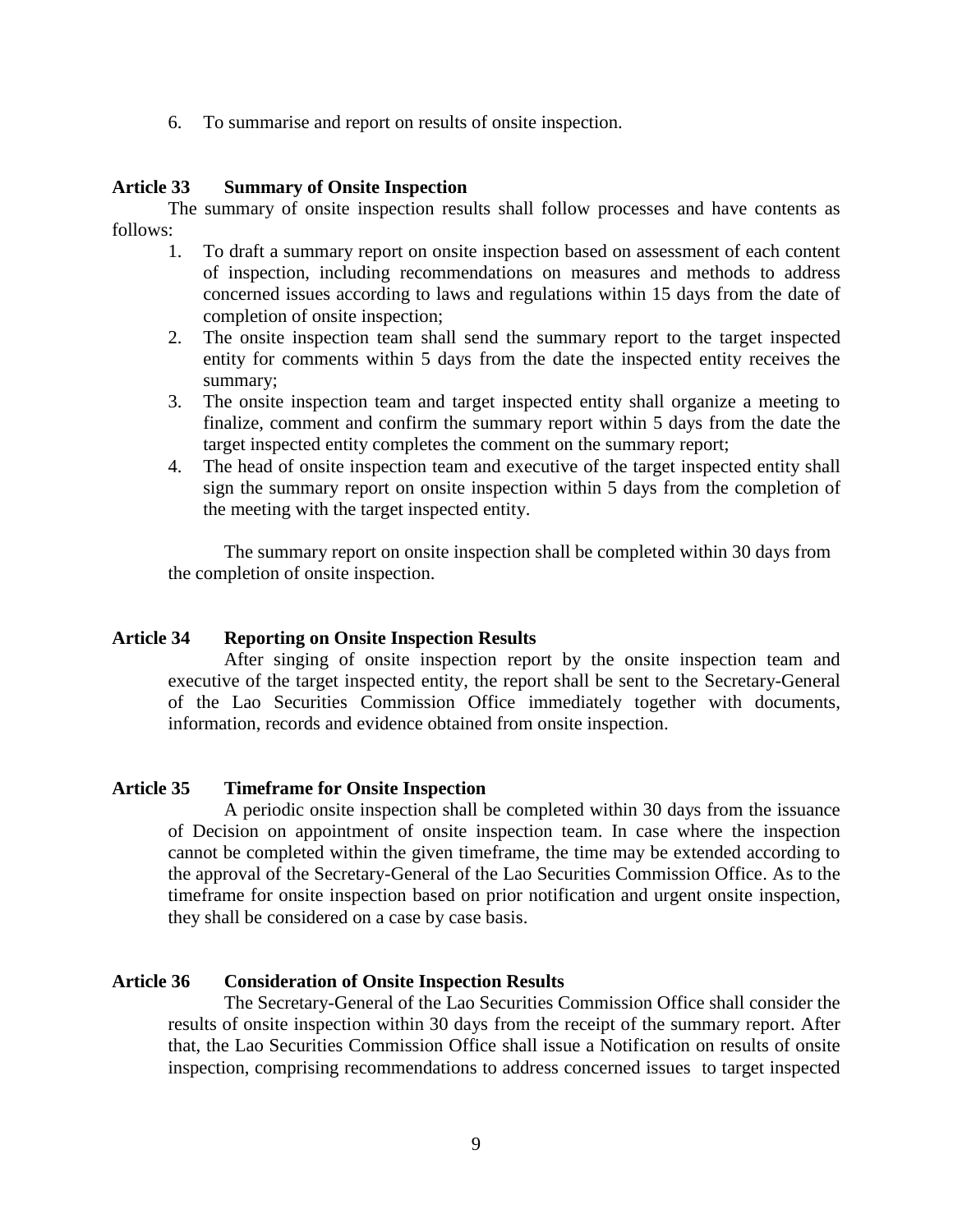entities within 5 working days from the completion of considering results of onsite inspection.

## **Article 37 Solutions to Address Issues Concerning Onsite Inspection Results**

After the receipt of Notification of the results of onsite inspection, the target inspected entity shall develop a plan to address each issue identified in the Notification with detailed timeframe and inform the Lao Securities Commission Office within 20 working days from the receipt of the Notification.

## **Section 4 Rights and Obligations of Target Inspected Entities**

## **Article 38 Rights of Target Inspected Entities**

Target inspected entities have the following rights:

- 1. To report to the Lao Securities Commission Office on the performance of duties of onsite inspection team and to propose changes in onsite inspection team in the case where the team does not fulfill its rights and duties in compliance with applicable regulations and principles;
- 2. To improve and adjust contents of the summary report on onsite inspection results in the case where the contents of the report does not reflect on actual situations.

## **Article 39 Obligations of Target Inspected Entities**

In addition to the obligations stipulated in Article 160 of the Law on Securities, target inspected entities shall have additional obligations as follows:

- 1. To cooperate with inspection team in providing information and documents, including electronic documents, voice records, interview in a complete, clear, correct and on a timely manner;
- 2. To explain, clarify all issues relating to contents of inspection as required by inspection team;
- 3. To facilitate inspection team, such as arrangement of working space and equipment necessary for inspection;
- 4. To provide comments on the summary report on inspection results, where deemed that the report does not reflect on actual situations within 5 days from the receipt of the report;
- 5. To attend a meeting to discuss with inspection team to finalize the summary report on inspection results within 5 days from the date of completing the comments on the summary report;
- 6. To sign the summary report on inspection results within 5 days from the completion of the meeting with the inspection team;
- 7. To develop a plan to address issues identified in the Notification on inspection results and detailed timeframe for implementation;
- 8. To report on progress of addressing concerned issues defined in Paragraph 7 of this Article to the Lao Securities Commission Office from time to time.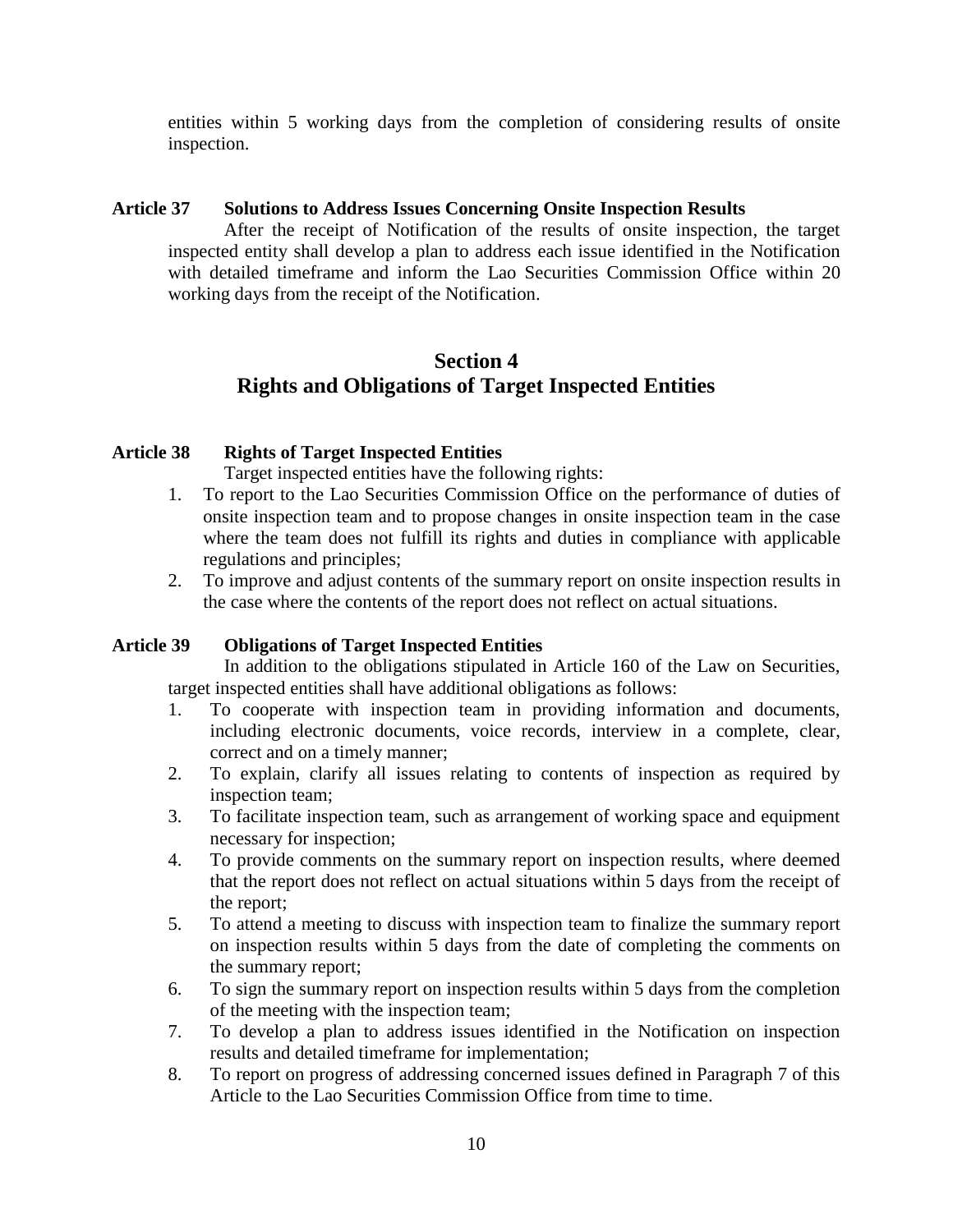# **Section 5 Prohibition**

## **Article 40 Prohibition for Inspection Team**

The inspection team is prohibited from conducting any of the following actions:

- 1. Force and threaten target inspected entities;
- 2. Behave inappropriately toward target inspected entities or protect target inspected entities;
- 3. Reveal confidential information found during conducting inspection, except for the case where there is legally enforceable demand in writing from concerned authorities;
- 4. Demand, ask for, receive or agree to take bribery or other interests from target inspected entities and other related persons;
- 5. Conduct other actions that violate laws and regulations.

## **Article 41 Prohibition for Target Inspected Entities**

Target inspected entities are prohibited from conducting any of the following actions:

- 1. Refuse to provide information and documents, including electronic documents, records of voice and interview related inspection;
- 2. Report, provide untrue information and documents, conceal, destroy or counterfeit documents, voice records, electronic database and evidence relating to inspection;
- 3. Refuse the inspection of operational areas and electronic equipments, including IT system;
- 4. Obstruct, create difficulties, threaten the inspection team or suppliers of information to the inspection team or other related persons;
- 5. Have behavior that impedes or prolongs time of inspection such as delaying the provision of information or providing incomplete information, taking no responsibility to cooperate with the inspection team;
- 6. Give bribery or other interests to the inspection team, suppliers of information to the inspection team or other related persons;
- 7. Conduct other actions that violate laws and regulations.

#### **Article 42 Prohibition for Persons and Organizations**

Persons and organizations are prohibited from conducting any of the following actions:

- 1. Manipulate to bring about inspection or not to have inspection;
- 2. Interfere, disturb and obstruct inspection;
- 3. Conceal, hide or destroy information and evidence related inspection;
- 4. Force and threaten the inspection team, suppliers of information to the inspection team or other related persons;